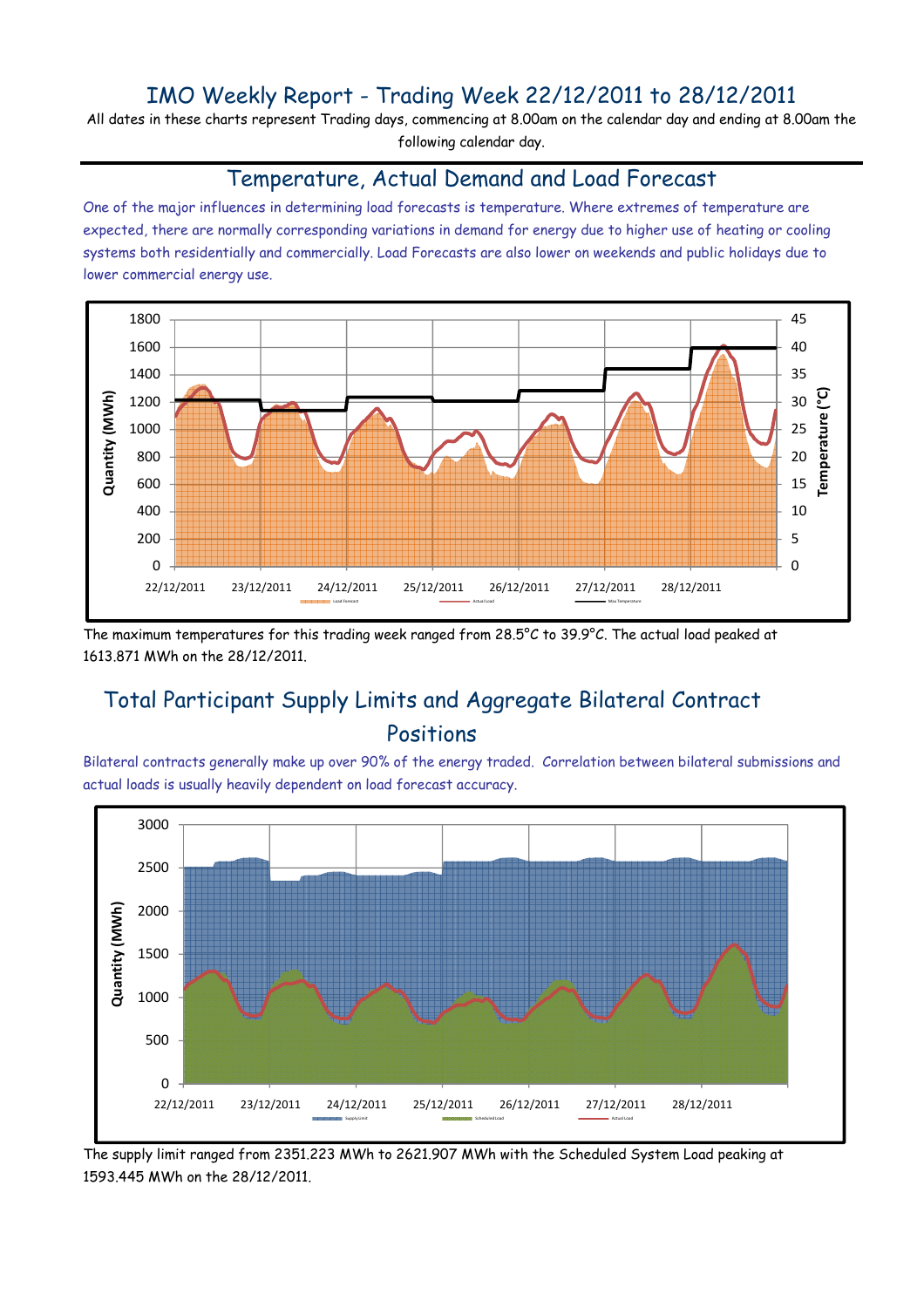### Net Balancing Market Trades

Bilateral contracts and STEM trading are generally based on the forecast energy requirements of Participants. When the forecast requirements are higher or lower than the actual requirements for a day, this Market energy must be bought and sold in the balancing mechanism. This graph shows the estimated net balancing trades.



The majority of the balancing activity this week occurred within Balancing Supply. The maximum balancing demand for the week reached 101.518 MWh on the 28/12/2011. The maximum balancing supply for the week reached -238.639 MWh on the 23/12/2011.

# Total Traded Energy

This chart represents a comparison between the total net energy that is traded in Bilateral Contracts, the STEM and the balancing mechanism. Balancing Supply represents cases in which the total contract position is greater than the demand and customers must supply energy back to balancing. Balancing Demand represents cases in which the total contract position is less than the demand and customers must purchase energy from balancing.



Total balancing supply equalled -28704.54 MWh whereas total balancing demand equalled 1085.35 MWh. The Total STEM Traded quantity was 41200.461 MWh, with the STEM Clearing Quantity ranging between 32.432 MWh and 225.515 MWh.